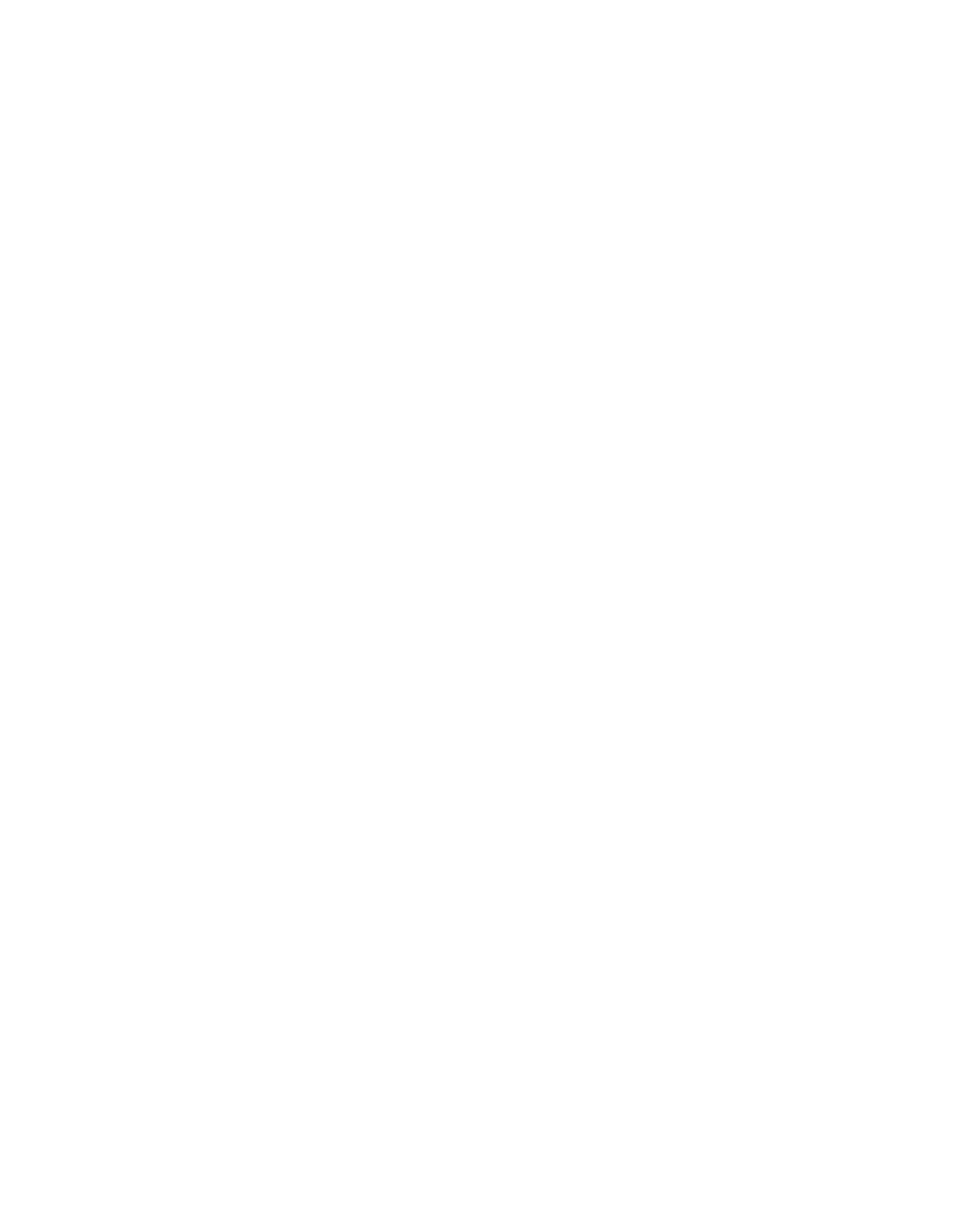# **Contents**

| Wildlife Status and Trends (Bird or Animal Deformities or Reproductive Problems) 8 |  |
|------------------------------------------------------------------------------------|--|
|                                                                                    |  |
|                                                                                    |  |
|                                                                                    |  |
|                                                                                    |  |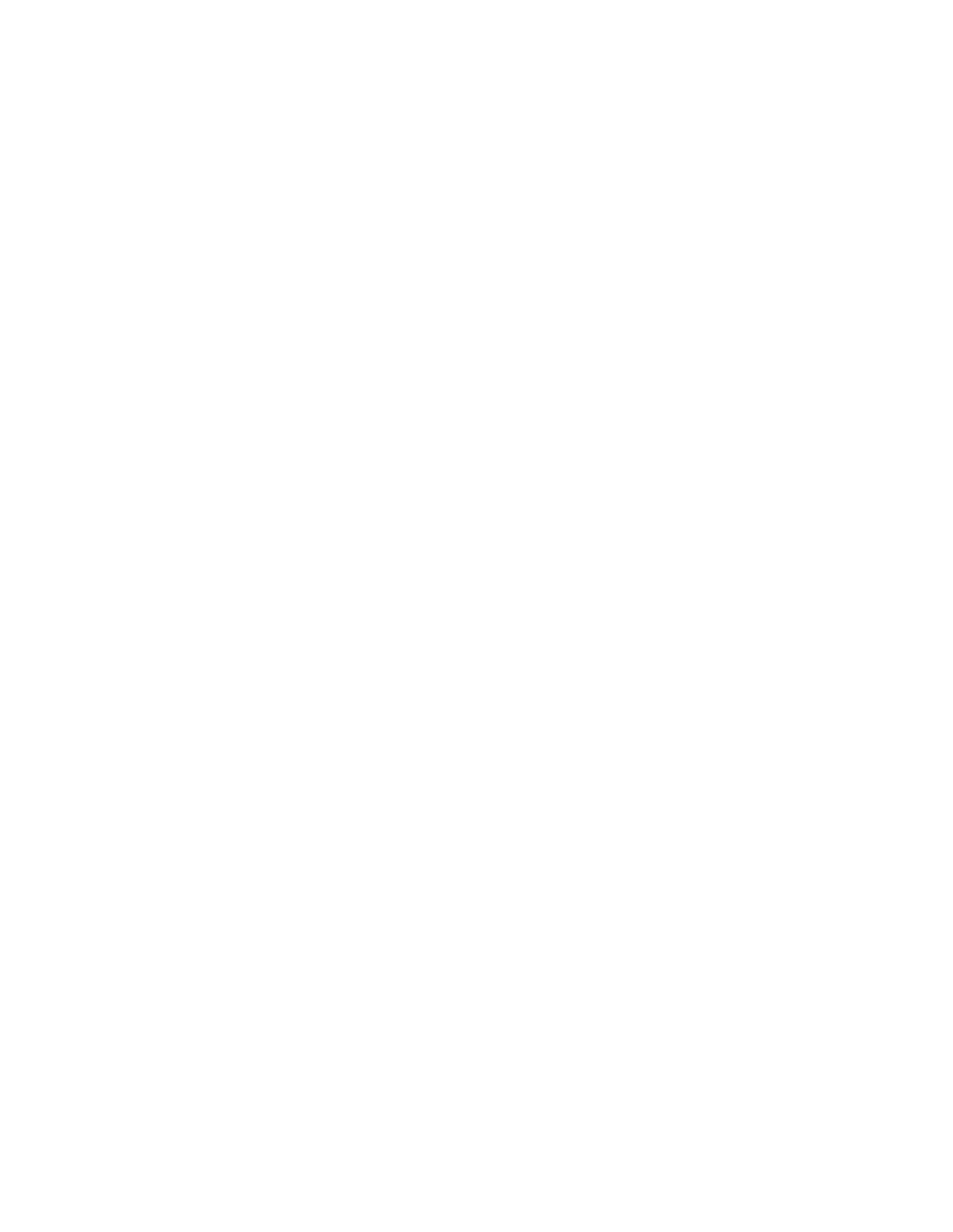Beginning in November 2009, the Partnership for the Saginaw Bay Watershed embarked on a project to reassess progress toward meeting the habitat restoration targets in the Saginaw River/Bay Area of Concern (AOC) that were established in 2000. When the 2008 analysis of protected wetlands was conducted the Partnership agreed that until the targets are achieved a biennial review is desirable to assess progress. Once the habitat targets are met the Partnership can petition the U.S. Environmental Protection Agency for formal delisting of this Beneficial Use Impairment (BUI).

In 2010, the Partnership for the Saginaw Watershed, with the assistance of Public Sector Consultants, conducted an assessment of the current Habitat BUI and activities accomplished to move to delisting; meetings with stakeholders; and development of a coarse-level delisting strategy for the remaining BUIs in the AOC. The Technical Work Group, established previously, was convened to review assess conservation and restoration activities that have occurred in the last two years.

## **STATUS OF HABITAT RESTORATION GOAL**

In 2001, the Partnership established a habitat target for BUI delisting to protect at least 60 percent of the coastal marsh areas (below the 585-foot contour) and adequate upland buffers representing essential fish and wildlife habitat through public ownership or otherwise protected under agreements with landowners. Furthermore, the goal stated that the most vulnerable portions of the remaining 40 percent of coastal marsh areas should be clearly identified so that protection efforts could be enhanced in these areas. While coastal marshes were intended as a focus for protection efforts, the goal included important wetlands in the watershed that occur outside of the AOC boundary (e.g., Saginaw River).

That year progress on the first part of the habitat goal was assessed by Ducks Unlimited (DU) and suggested that approximately 20–30 percent of coastal wetlands toward the 60 percent target were protected by fee-simple acquisitions or permanent easements (PSC 2002). Since then, conservation and restoration activities have continued.

In 2007, DU reassessed this target (PSC 2008) and found that approximately 58 percent of the wetlands areas below the 585-foot contour have been protected under public ownership and permanent easements. This current effort has documented discrepancies in this figure due to two factors—a miscalculation in the 2007 analysis and modification of the data—which suggest that the total amount of protected wetlands was slightly lower than 58 percent in 2007.

Forty-six records were double-counted in 2007; correcting this error yields a total of 56.6 percent (not 58 percent). Based on this 2010 reanalysis, the current percentage of protected coastal wetlands is 56.9 percent, which suggests that protected wetlands have increased by 0.3 percent since 2007; however, minor changes to the data have also likely contributed to the revised number. The National Wetlands Inventory (NWI) has had 41 out of 1,843 records modified in some way, and nearly three-fourths of the Conservation and Recreation Lands Database (CARL) records (71 out of 103 records) have been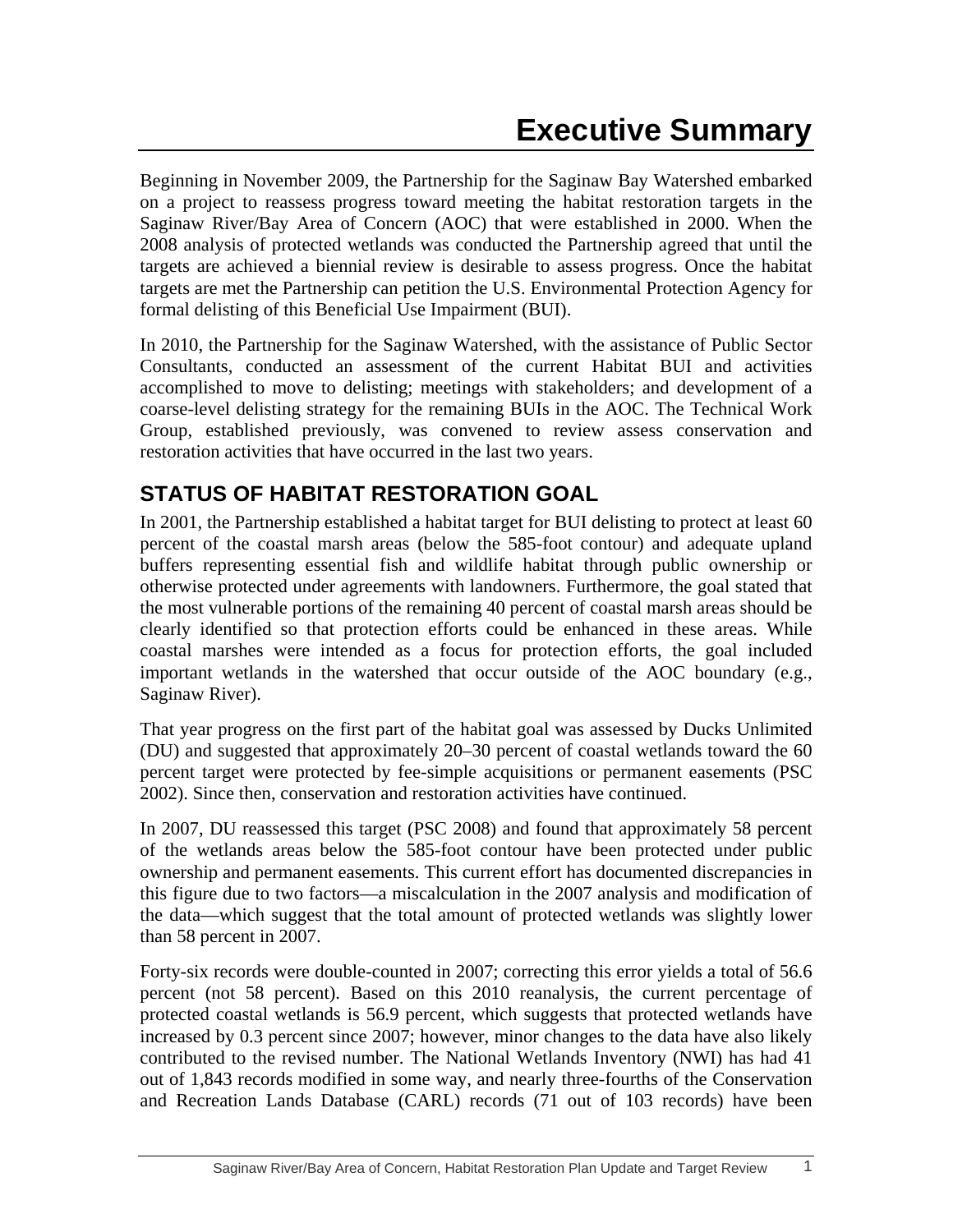modified since the original analysis. The recent analysis suggests that 1,329 additional acres would need to be protected in order to reach the 60 percent goal.

Since the 2007 assessment, additional wetlands have been protected that are not included in the CARL database and, as a result, PSC recommends that the Partnership work with Ducks Unlimited to update the database and reanalyze protected wetlands to ensure the accuracy and completeness of the data.

The second part of the original habitat goal (prioritization of the remaining 40 percent of wetlands for protection efforts) has been met with the 2009 publication of the *Methodology Report for Prioritizing Saginaw Bay Wetlands* (Schools et al. 2009).

## **DECOUPLING FISH AND WILDLIFE POPULATIONS TARGETS**

Previous activity to reach delisting of the fish and wildlife populations BUI included species-specific targets (e.g., walleye growth rates, bald eagle reproduction). These were later dropped and the BUI was coupled with the habitat BUI target with the understanding that complex food-web alterations and ecosystem changes related to invasive species and other factors may limit the ability to utilize single species as good proxies for demonstrating ecosystem recovery. It was determined that if the habitat targets could be met, by extension, the stage would be set for species recovery across a spectrum of fish and wildlife populations. However, recent input from the Michigan Department of Natural Resources and Environment (MDNRE) suggests that a return to species-specific targets is prudent and should be reviewed independent of the habitat BUI.

As part of the process of decoupling the habitat and populations BUIs, the Partnership, with the assistance of PSC, conducted a cursory review of the former populations targets and concluded that restored conditions related to walleye growth rates and bald eagle reproduction have been met. Moreover, it is recommended that the Partnership not return to utilizing yellow perch and sturgeon populations as proxies to document restoration due to many ecosystem variables (e.g., invasive species, tributary dams that block spawning habitat). In addition, while there are still some reproductive concerns for herring gulls at a localized level due to the confined disposal facility near the mouth of the Saginaw River, broader assessment of herring gull populations is warranted. The Technical Work Group and the Partnership's Executive Committee discussed utilizing mink, otter, and mayflies as potential surrogates to measure population recoveries. Resources were not included in this project to further assess decoupling and reinstating the Populations Targeted Restored Condition (TRC).

As habitat BUI delisting activities continue to move forward, consideration should be given to the following issues when considering single species as targets for delisting:

- Availability of baseline data to assess trends and establish a recovery threshold
- Determining who will collect data
- Cost of future data collection to assess recovery
- Timelines for carrying out proposed assessment and monitoring activities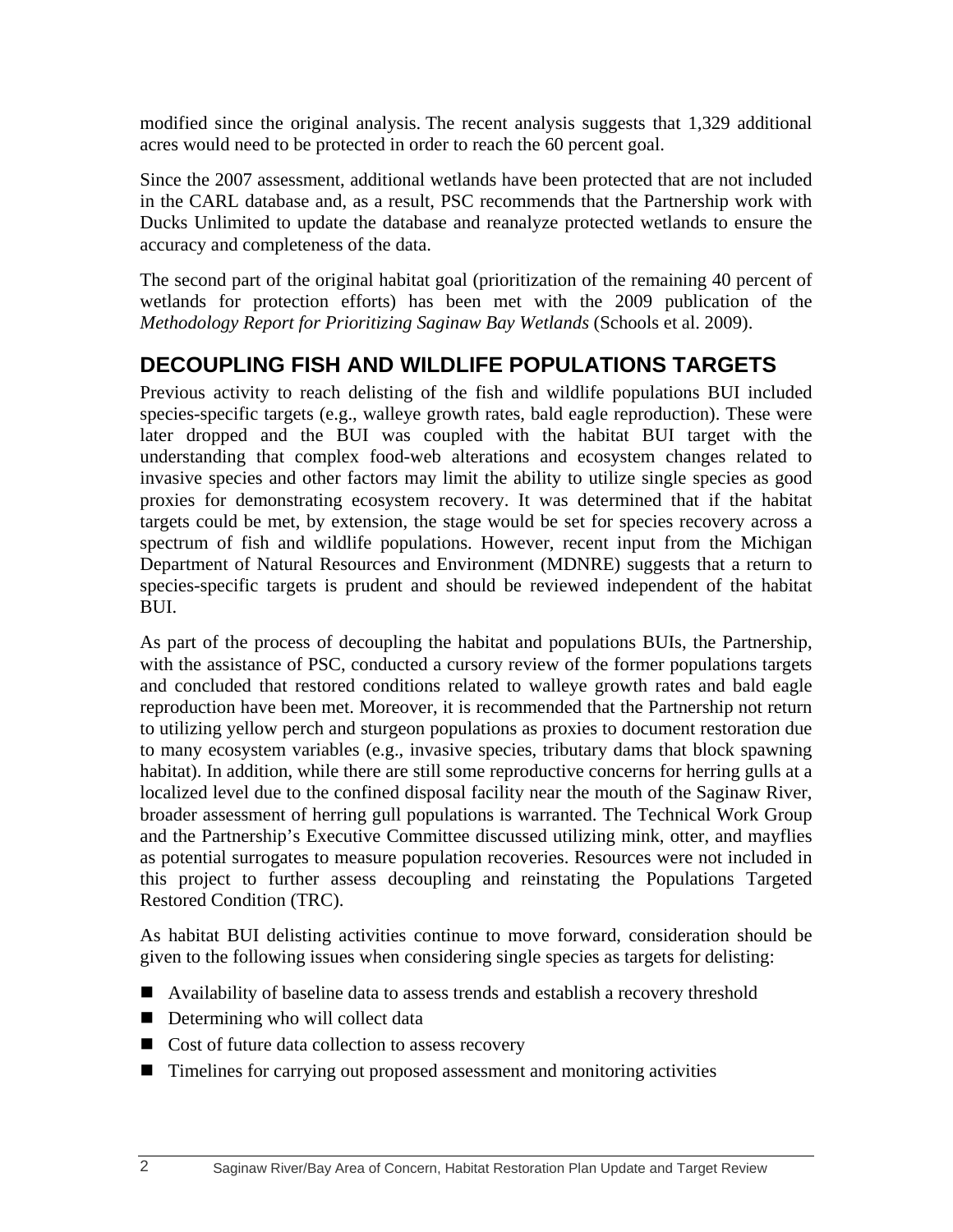## **COARSE-LEVEL ASSESSMENT OF REMAINING BUIs**

The Partnership and PSC also conducted a coarse-level assessment of the remaining BUIs to help identify and develop the information necessary to prioritize next steps and set forth a strategy for delisting activities in the AOC. Two of the 12 original BUIs have been delisted officially: Tainting of Fish and Wildlife Flavor and Restrictions on Drinking Water Consumption/Taste Odor. Each of the ten remaining BUIs were examined; timelines for specific activities updated; and detailed actions noted where possible. With sufficient funding, it is possible that five of the remaining ten BUIs could be positioned for delisting in three years

- Loss of Fish and Wildlife Habitat
- Beach Closings (exposure to water-borne human pathogens)
- Degradation of Aesthetics
- Bird and Animal Deformities or Reproductive Problems
- Eutrophication or Undesirable Algae

The remaining five BUIs will require longer term assessment and remediation activities of at least five years

- Restrictions on Dredging Activities
- Degradation of Phytoplankton or Zooplankton Populations
- Restrictions on Fish and Wildlife Consumption
- Degradation of Benthos
- Degradation of Fish and Wildlife Populations

## **CONCLUSION**

Remedial actions are being taken in the Saginaw River/Bay AOC; studies are under way to fill important data gaps; and coordination efforts continue among local, state, and federal organizations. However, work remains to be done. As with most AOCs, available funds have not been sufficient to support desired levels of effort. Consequently, though some actions are currently being implemented, few of these are being implemented fully.

Due to past funding limitations, BUI work has often been carried out on a piecemeal basis and approached independent of other BUIs. PSC recommends that the Partnership should make a concerted effort to pursue Great Lakes Restoration Initiative (GLRI) funding to continue with delisting activities. PSC recommends the development of a comprehensive proposal that would allow a more thorough assessment of these ongoing activities; target existing projects occurring throughout the watershed to delisting activities; and help initiate delisting proposals when appropriate.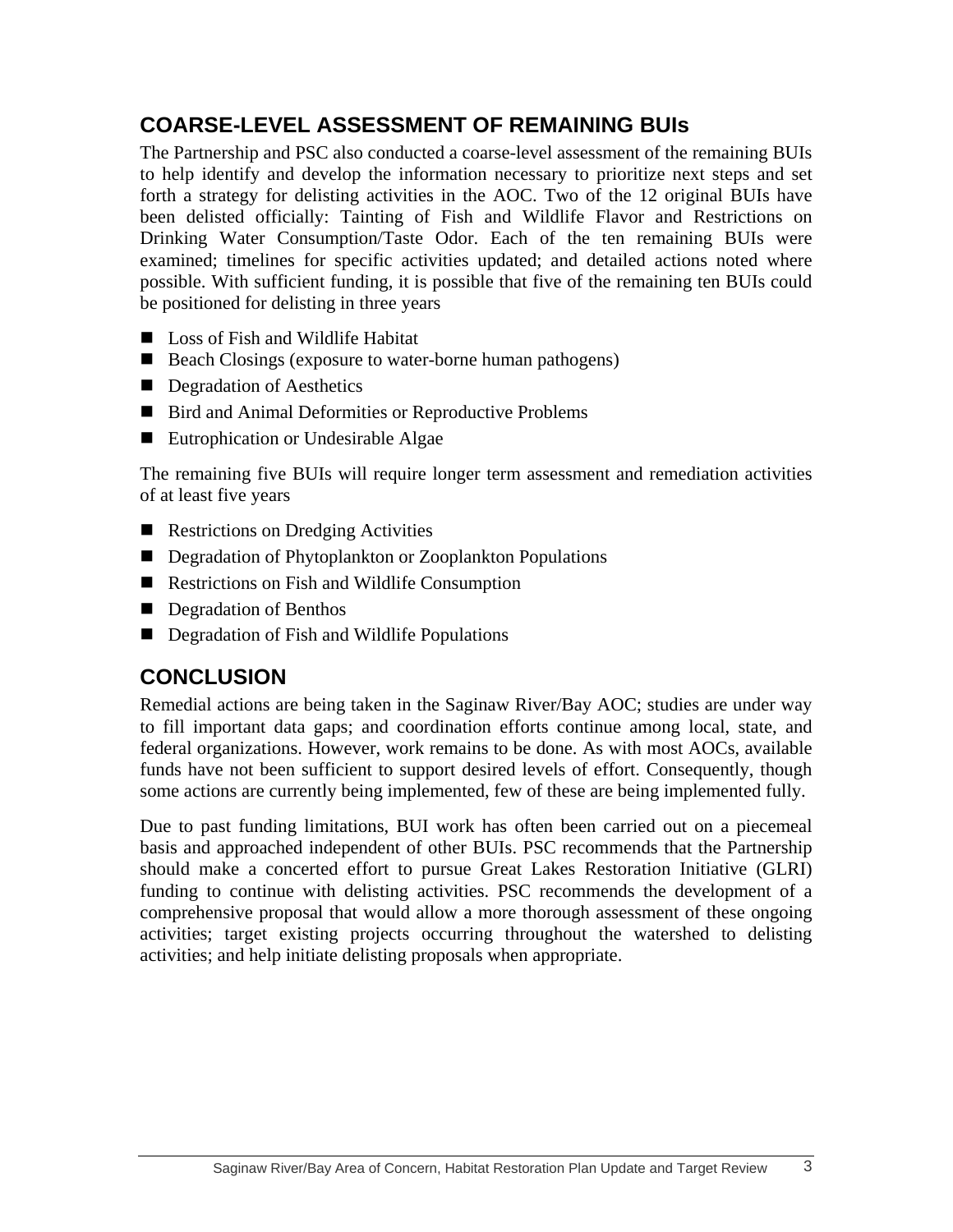# **Status of Land Acquisition for Habitat BUI**

## **HISTORY OF HABITAT BUI AND**

In the 2000 PSC report, *Measures of Success*, and PSC's 2001 Remedial Action Plan (RAP) update for the AOC, coastal wetlands were identified as a priority for preserving and restoring lost habitat for fish and wildlife within the AOC. The primary goal identified for habitat protection and enhancement was to protect existing fish and wildlife habitat, particularly wetlands and other spawning and nursery areas. Restoration of critical habitat—particularly coastal marshes and wet prairies—to make up for previous loss of wetlands was identified as a secondary goal for the AOC.

The *habitat restoration targets* identified in these previous documents were as follows:

- At least 60 percent of the coastal marsh areas (below the 585-foot contour) and adequate upland buffers representing essential fish and wildlife habitat are preserved through public ownership, covered under conservation easements, or otherwise protected under agreements with landowners; and
- $\blacksquare$  the most vulnerable portions of the remaining 40 percent of the essential coastal marsh areas have been clearly identified so that governmental agencies, local conservation/ environmental organizations, and concerned citizens can monitor their status, enhance enforcement of existing laws, and conduct public educational programs to better protect these areas (PSC 2000).

In 2001, progress on this goal was assessed by Ducks Unlimited (DU). That research suggested that approximately 20–30 percent of coastal wetlands were protected at that time (PSC 2002). In 2007, DU conducted another assessment of this target (PSC 2008) and found that approximately 58 percent of the wetlands areas below the 585-foot contour have been protected under public ownership and permanent easements.

As mentioned above, when DU repeated the analysis during this most recent effort, a discrepancy was identified that appears to lower the percentage of protected wetlands identified in 2007. Two factors seem to be responsible for the discrepancy: (1) In 2007, 46 records were double-counted in 2007, lowering the percentage of protected wetlands to 56.6 percent (not 58 percent). (2) Since the original analysis, there have been minor changes to the data, which are likely contributing to the revised number. In the National Wetlands Inventory (NWI), 41 out of 1,843 records have been modified in some way, and 71 out of 103 records in the Conservation and Recreation Lands Database (CARL) have been modified since the original analysis. .

The current analysis shows a total of 56.9 percent of protected wetlands, or an increase of 0.3 percent since 2007 (see Exhibit 1).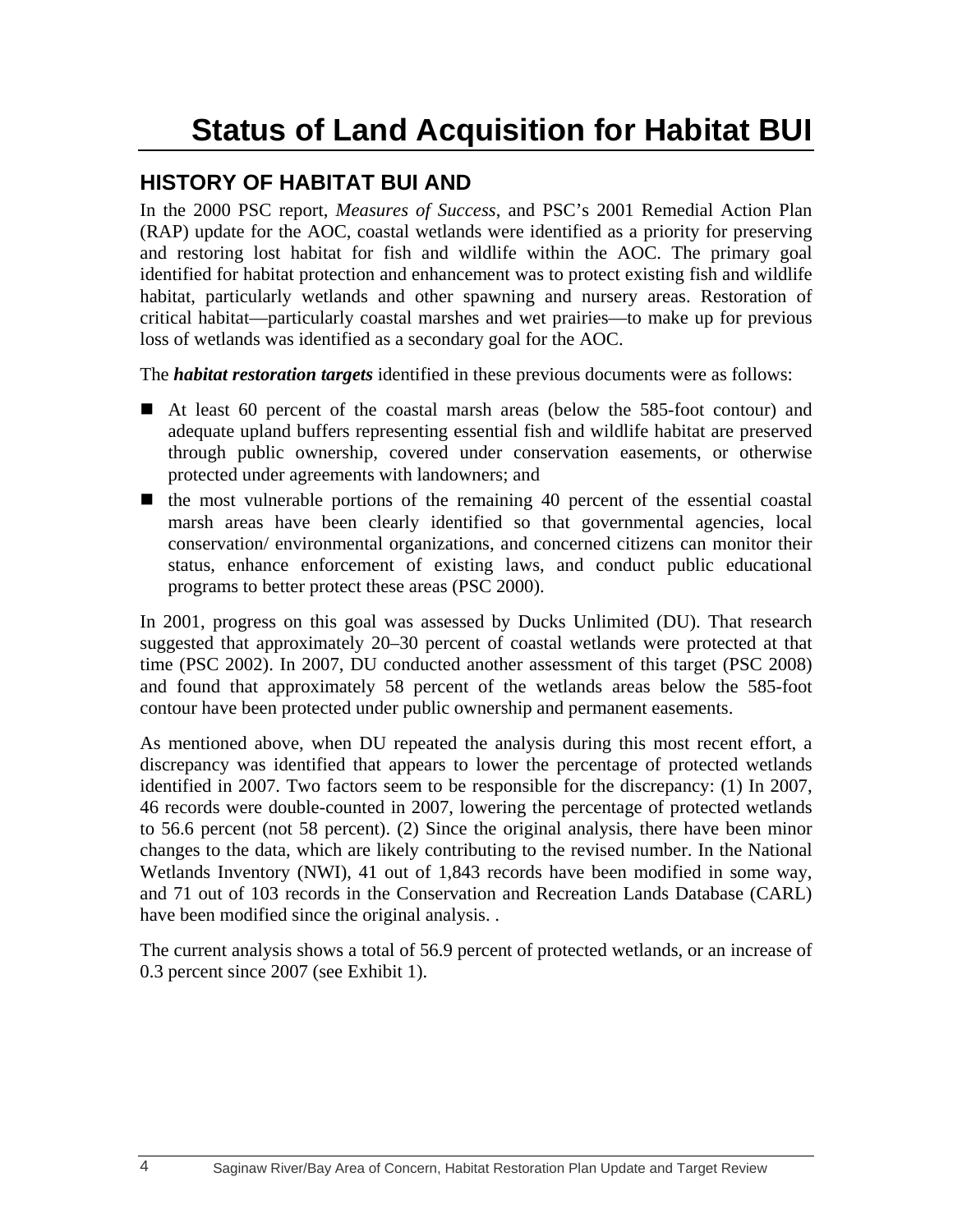|                                                                 | <b>Wetland type (Acres)</b> |                 |              |                |                |          |         |
|-----------------------------------------------------------------|-----------------------------|-----------------|--------------|----------------|----------------|----------|---------|
|                                                                 |                             |                 |              | Open           | <b>Aquatic</b> |          |         |
| <b>Protection type</b>                                          | <b>Forested</b>             | <b>Emergent</b> | <b>Shrub</b> | water          | bed            | Other    | Totals* |
| Federal                                                         | 1,841                       | 2,480           | 452          | 92             | $\Omega$       | 1,154    | 6,019   |
| <b>State</b>                                                    | 5,637                       | 8,543           | 2,417        | 80             | 17             | 406      | 17,100  |
| County                                                          | 2                           | 60              | 109          | $\Omega$       | $\Omega$       | 41       | 212     |
| Local                                                           | 10                          | 10              | 42           | 35             | 0              | 31       | 128     |
| Nongovernmental<br>organizations                                | 47                          | 79              | 19           | $\overline{0}$ | $\Omega$       | $\Omega$ | 145     |
| Private-Conservation<br>easement or wetlands<br>reserve program | 8                           | 243             | 8            | 5              | $\Omega$       | 29       | 293     |
| Private-<br>Sportsman's/gun/<br>hunting/fishing club            | 226                         | 58              | 1            | $\Omega$       | $\Omega$       | 14       | 299     |
| <b>Protected wetlands</b>                                       | 7,771                       | 11,473          | 3,048        | 212            | 17             | 1,650    | 24,171  |
| <b>Unprotected wetlands</b>                                     | 5,078                       | 6,050           | 2,378        | 595            | 1              | 3,901    | 18,328  |
| <b>Total wetlands</b>                                           | 12,849                      | 17,848          | 5,426        | 807            | 18             | 5,551    | 42,499  |
| Percentage protected                                            | 60%                         | 66%             | 56%          | 26%            | 94%            | 30%      | 57%     |

#### **EXHIBIT 1**  Protected Wetlands in the Saginaw Bay Watershed, 2010

SOURCES: Ducks Unlimited/TNC CARL layer for Michigan (see *http://glaro.ducks.org/CARL*). Wetland Type was determined from Ducks Unlimited's updated National Wetlands Inventory (NWI) layer (see *http://glaro.ducks.org/NWI*). \*Totals may not equal sum of columns due to rounding.

NOTE: The 585-foot contour line was created from USGS Digital Elevation Models (DEMs) and Michigan Department of Environmental Quality shoreline data sets.

The recent analysis suggests that 1,329 additional acres would need to be protected in order to reach the 60 percent goal. Since the CARL database was last updated in 2007, many parcels have been acquired through fee simple acquisition and protected by permanent easement. In fact, the goal may have already been attained. As conservation groups, nongovernmental organizations, government units and individuals continue to preserve lands through fee-simple acquisitions, deed restrictions, and conservation easements, the CARL database is always in need of updating. Preserved lands are rarely removed from conservation, but new lands are frequently acquired. It is thus likely that the total amount of eligible preserved wetlands has increased since the land area was last calculated in 2007, perhaps reaching the target of 60 percent. This possibility highlights the need to update the CARL database to include all newly acquired and protected wetlands and recalculate preserved wetland totals.

## **CARL DATABASE AND WETLAND INVENTORY**

Eligible and total preserved wetlands have been determined through geographic information system (GIS) modeling. Ducks Unlimited and The Nature Conservancy (TNC) jointly maintain and update the Conservation and Recreation Land (CARL) database that spatially depicts identified preserved lands. Wetlands relative to the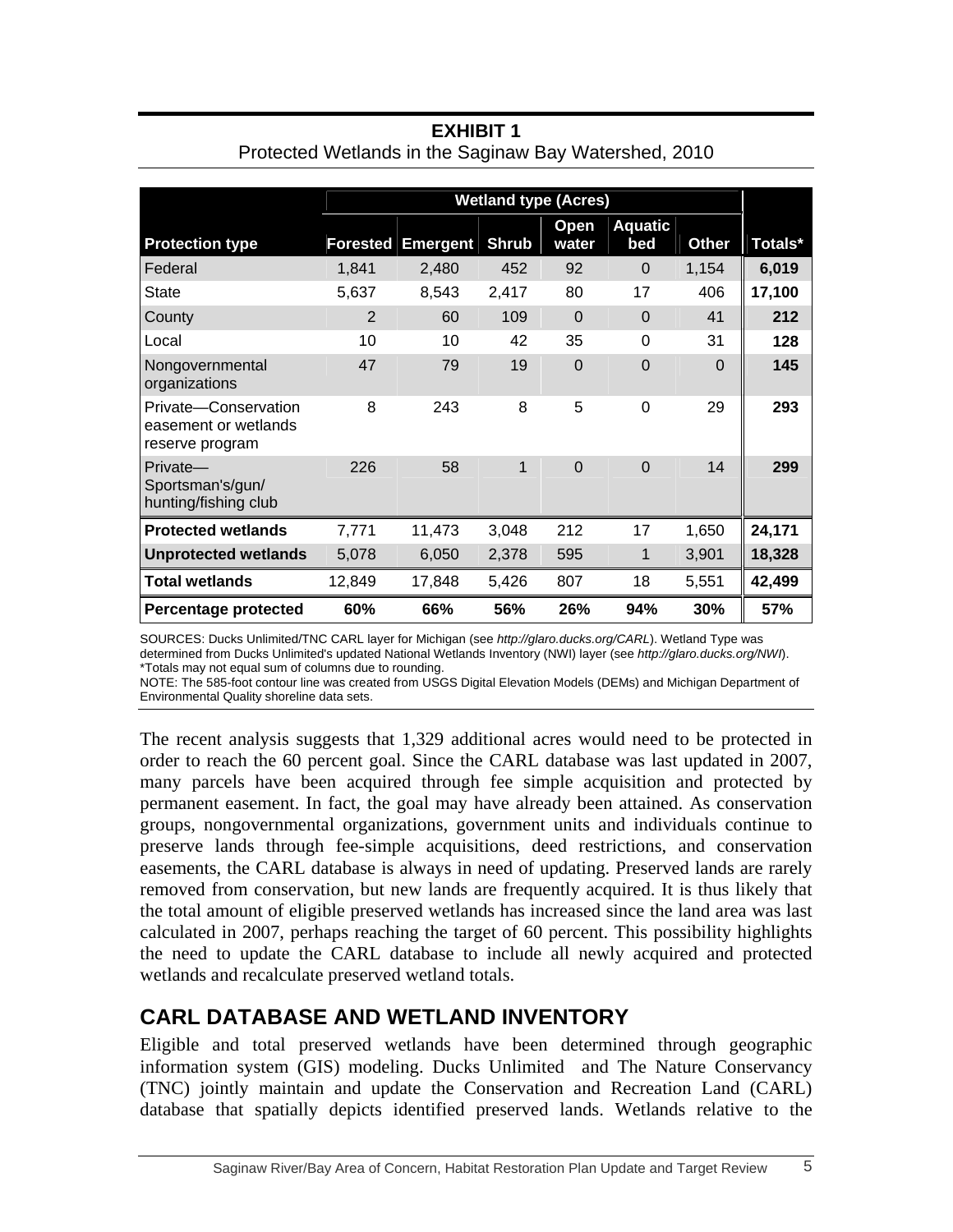Saginaw Bay AOC were identified by cross-referencing the CARL database with National Wetland Inventory Maps, U.S. Geological Survey Digital Elevation Models, and MDNRE shoreline data sets to determine both total and preserved wetlands below the 585-foot contour.

#### *Status and Trends*

The Technical Work Group and the Partnership as a whole have identified individual parcels that have been acquired since the 2007 assessment that likely meet the criteria for habitat restoration targets. Eligible lands include costal wetlands and marsh areas below the 585-foot contour and adequate upland buffers relative to the AOC boundary. It is recommended that the Partnership pursue funding and work with Ducks Unlimited to update the CARL database to reflect acquisitions and easement-protected land since the 2007 analysis was conducted. The CARL database is the best available and most appropriate data repository to assess progress on the Habitat TRC and should be updated at often as resources allow.

## **MDNRE WETLAND PRIORITIZATION INITIATIVE**

The second target for delisting the habitat BUI requires identifying the most vulnerable portions of the remaining 40 percent of the essential coastal marsh areas. This goal has been met through an MDNRE project that identifies and priorities wetlands for preservation through fee-simple acquisition or other means (Schools et al. 2009). This system can be used to prioritize wetlands by a number of criteria (categorized as either ecological or social and biological) to develop an index that ranks sites for acquisition and preservation.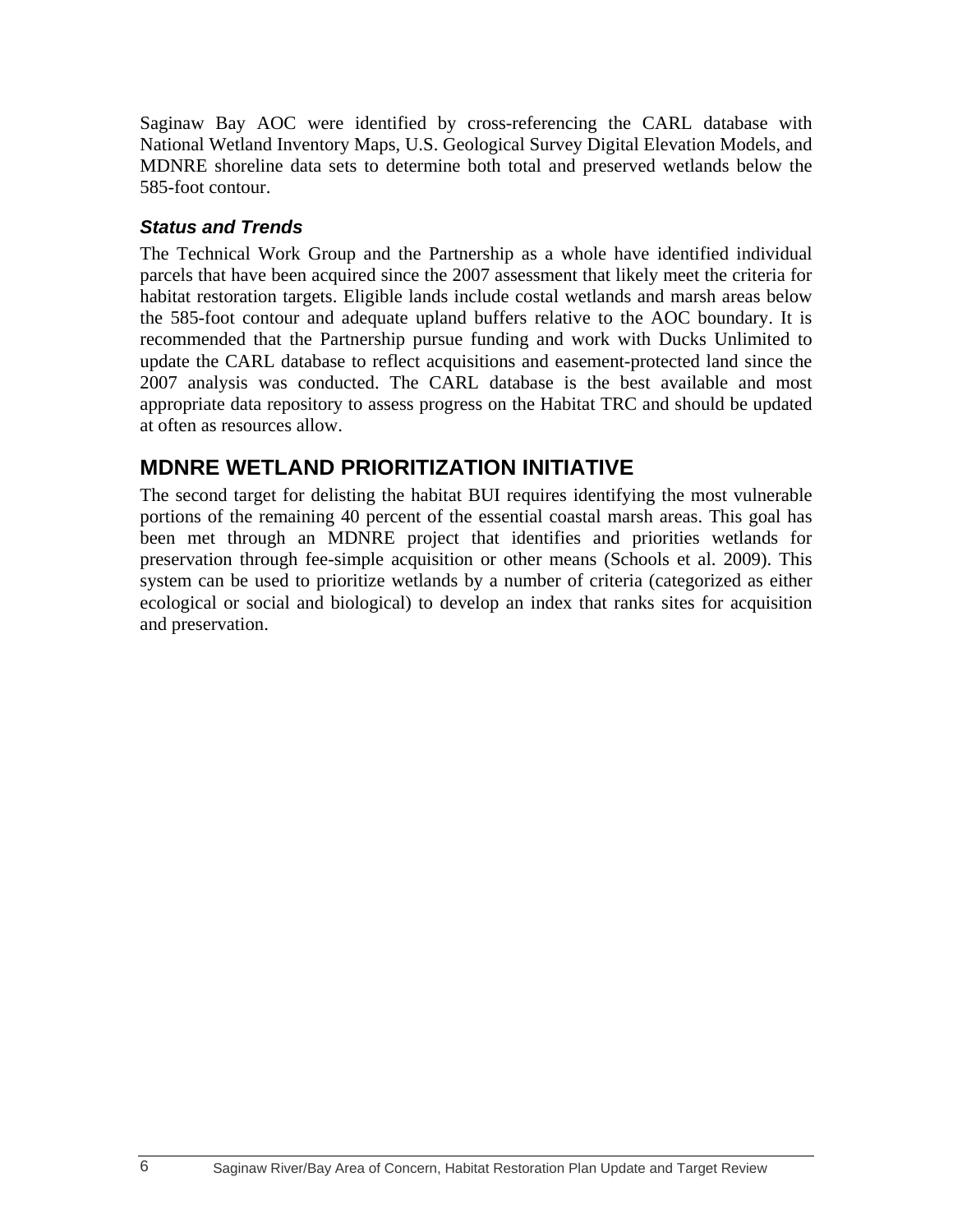# **Decoupling Habitat and Populations BUIs**

## **RATIONALE**

Recent activity in the watershed related to the Dow Natural Resource Damage Assessment and input from the MDNRE suggests that habitat restoration alone will not ensure wildlife population recovery. While habitat preservation and restoration enables and influences wildlife populations, many additional factors influence populations. Thus, a return to population-based indicators is prudent.

## **FISH AND WILDLIFE TARGETS**

In previous reports, fish and wildlife species-specific targets were developed in order to measure restoration. In 2008, the Technical Work Group determined that species-specific restoration targets were no longer considered reliable indicators of achievable restoration in the AOC due to increasingly complex ecosystem changes caused by invasive species and food web alteration. This determination resulted in the coupling of fish and wildlife population restoration targets with habitat targets. Since that time, it has been noted that while restoring wetland habitat will benefit fish and wildlife populations in general, it does not necessarily document that populations are in fact restored. Thus, with input from the MDNRE and the technical committee, a return to species-specific targets has been recommended.

Previous determinations identified species-specific restoration targets for three fish species: walleye, yellow perch, and lake sturgeon, which were identified as good proxies for assessing recovery of conditions necessary to sustain general fish populations in the bay. Bald eagle reproduction rates and PCB levels in herring gulls were also identified as previous indicators of ecosystem health as these species are fish-eating and can biomagnify contaminants of concern.

## *Fisheries Status and Trends*

Updated population targets and indicator species have yet to be determined and should be based on previous targets, availability of trend data, and continued monitoring activities. Potential indicator species discussed by the Technical Work Group and the Partnership's Executive Committee include bald eagles, walleye, mink, and otter. No final decisions have been made on which species will be utilized as proxies for restoration. However, as a result of the decision to decouple the populations restoration target from the habitat target, PSC conducted a cursory review of their current status.

#### *Walleye*

**Targeted Restored Condition:** Increase abundance in the bay, ultimately through natural reproduction, such that growth rates approximate more closely statewide averages for this species and reflect improved use of available forage in the bay.

**Status:** Based on information provided by MDNRE fish biologists, walleye growth rates have fallen below 110 percent of the statewide growth rates and more closely match statewide averages, which reflect improved use of the available forage in the bay. Based on this information, the TRC has been met (Fielder and Thomas, 2006).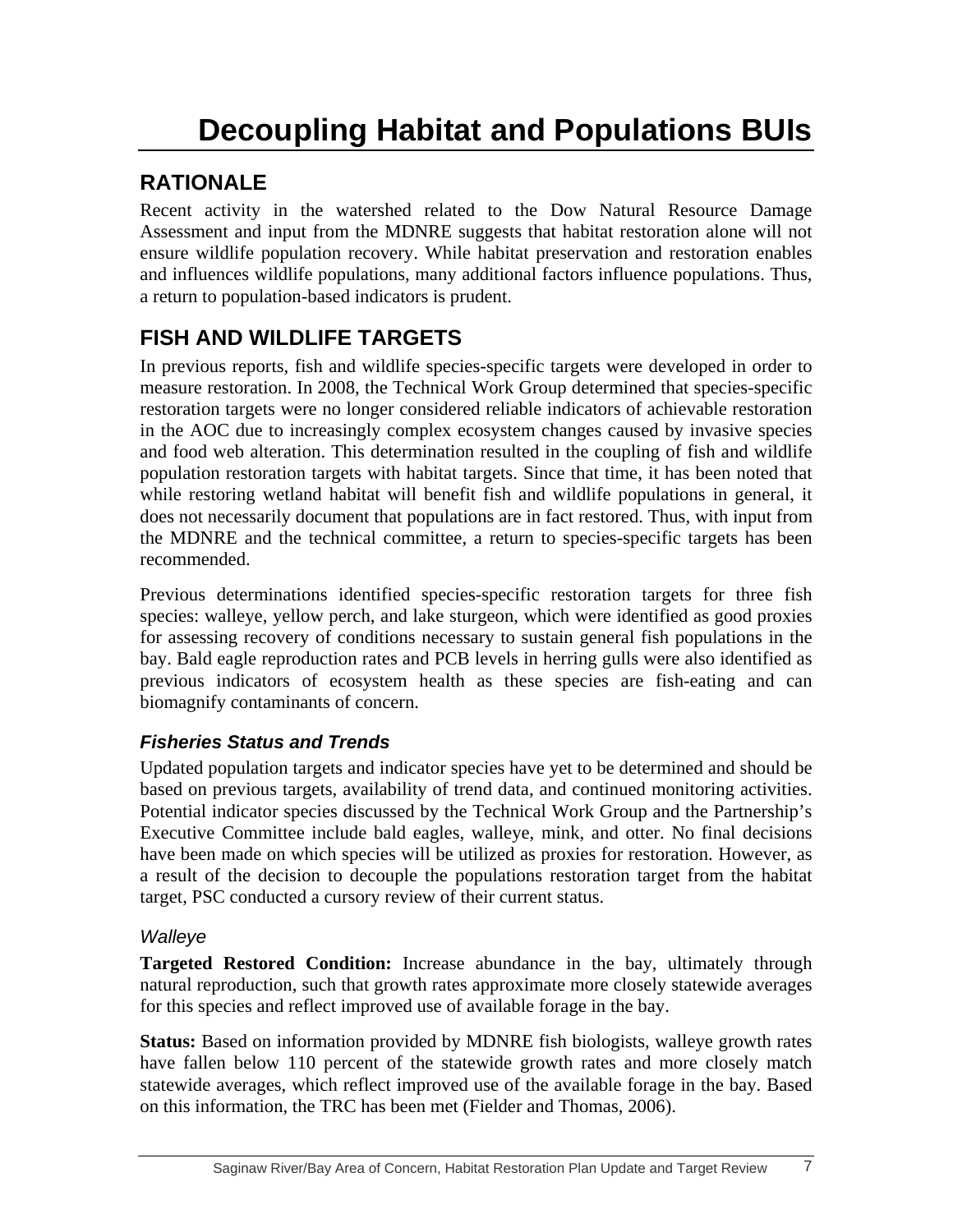#### *Yellow Perch*

**Targeted Restored Condition:** A sustained annual harvest of 750,000 pounds per year with increasing abundance of larger, faster-growing individuals.

**Status:** While yellow perch have shown heightened reproductive capacity over the last several years, recruitment problems beyond young-of-the-year age persists. This suggests that the ongoing invasion of invasive species and the dynamic nature of the bay's fisheries may preclude this original target from being met. It is recommended that this target not be used as a proxy for broader fishery restoration.

#### *Sturgeon*

**Targeted Restored Condition:** Documented evidence of natural reproduction in the Saginaw River.

**Status:** While an occasional sturgeon appears in the Saginaw River, spawning has not been documented. Due to the extirpation of this species from the watershed, population recovery may take years and need to be augmented with fish stocking. Genetics play a key role in current sturgeon stocking efforts, which should be approached in a manner consistent with Great Lakes basin-wide efforts to ensure best chances for success. As a result, sturgeon are not recommended to be utilized for documenting broader restoration successes.

#### *Wildlife Status and Trends (Bird or Animal Deformities or Reproductive Problems)*

#### *Bald Eagles*

**Targeted Restored Condition:** The reproductive success of bald eagles in the Saginaw Bay area is equivalent to that found in other Lake Huron costal areas in Michigan.

**Status:** In 2002, bald eagle reproduction was above the goal set for recovery in the Saginaw River (PSC 2002). Recent evidence suggests that reproduction along the bay continues to improve and is consistent with areas outside of the AOC (Bowerman 2010). PSC recommends that data sources be reviewed to firmly establish that the goal has been attained.

#### *Herring Gulls*

Targeted Restored Condition: PCB levels in herring gull eggs taken from Saginaw Bay– area nest sites are not significantly higher than those found in other Lake Huron sampling locations.

**Status:** While continued population-level problems appear to remain at the highly contaminated Saginaw Confined Disposal Facility, ongoing monitoring has occurred and additional review of this data is necessary to adequately assess recovery beyond this site.

#### *Additional Populations Targets Discussed*

In addition to the targets discussed above, the Technical Work Group and the Partnership Executive Committee discussed additional candidates for consideration. When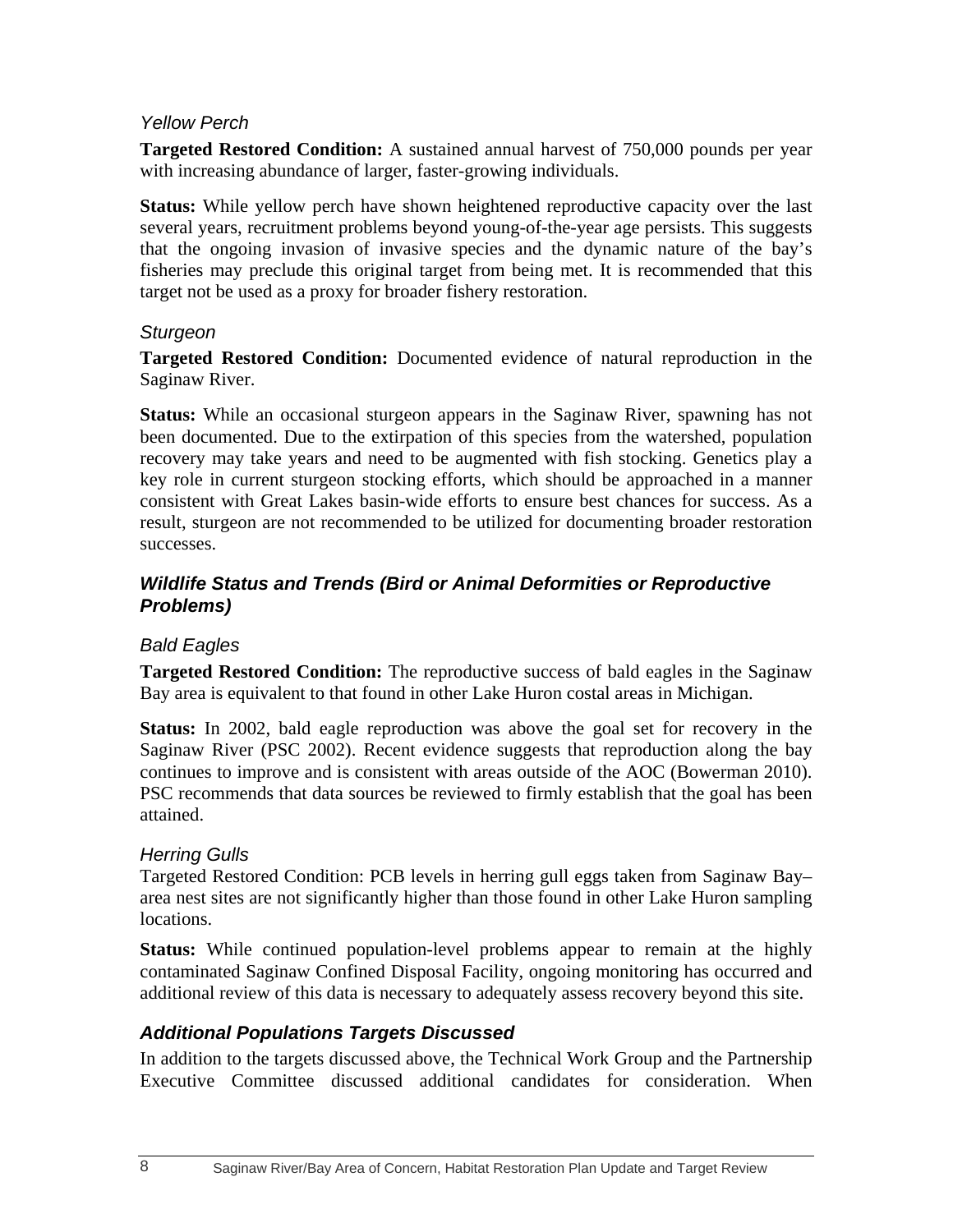considering new indicators to assess overall population health, key questions must be addressed, including:

- Who will do the monitoring?
- $\blacksquare$  How often will monitoring occur?
- How much money is necessary and appropriate?
- Where will the money come from? and,
- What level of recovery will be considered acceptable?

These questions are fundamental to prioritizing future AOC assessment and delisting efforts.

The following species were discussed as potential surrogates to measure for the population BUI:

- **Mayflies:** In 2000, mayflies (*Hexagenia limbata*) were previously identified as a TRC for the Degradation of Benthos BUI (PSC 2000). The TRC is that samples of mayfly nymphs collected in the open waters of Saginaw Bay exceed  $30/m^2$  for two consecutive years, based upon established sampling methods. While anecdotal evidence suggests occasional "hatches" of mayflies occurring in the bay, such observations have not been verified by benthos sampling. Moreover, mayfly populations are dependent on adequate dissolved oxygen levels and other variables (e.g., sedimentation rates). PSC recommends that due to the potential costs and other considerations noted above, mayflies should remain as a TRC for Degradation of Benthos, but are not necessarily a good proxy under the populations BUI.
- **Otters:** Otters are a direct link to organic and heavy metal concentrations in the food chain. Contaminants are a potential and existing problem for many otter populations throughout the Great Lakes. Changes in the species population and range are also representative of anthropogenic riverine and habitat alterations. The 2009 State of the Lakes Ecosystem Conference (SOLEC) indicates that primary areas of population suppression still exist in Southern Lake Huron. PSC recommends additional review of information is necessary to determine whether or not the otter would be appropriate as a new species for measuring progress, including the questions identified above.
- **Mink:** Mink are widely distributed, abundant, and regularly trapped in temperate, aquatic ecosystems, and this makes them an excellent model to address issues in environmental pollution on both temporal and spatial scales. As a high trophic level, fish-eating mammal, mink can bioaccumulate appreciable concentrations of certain pollutants and have been shown to be sensitive to their toxic effects. Research derived from mink can bridge and integrate multiple disciplines, and the information collected from this species has allowed environmental health scientists to better understand and characterize pollution effects on ecosystems. PSC recommends additional review of information is necessary to determine whether or not the mink would be appropriate as a new species for measuring progress, including the questions identified above.

As the food web continues to change due to invasive species and other factors (e.g., nutrient loading) the use of selected indicator species may need to be reevaluated. However, large-scale ecosystem changes are likely to be faced throughout the Great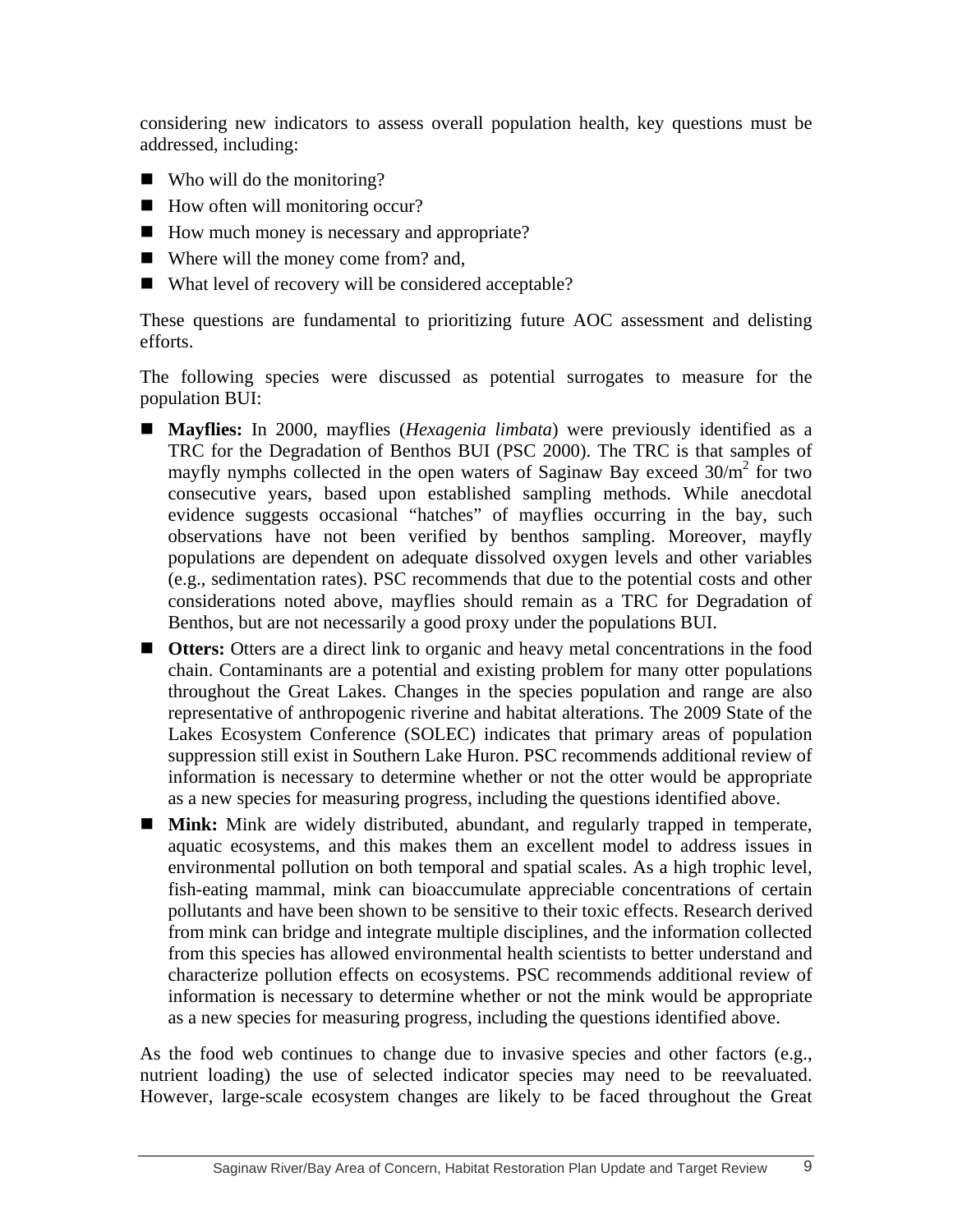Lakes such that measuring a population in the AOC relative to the entire Great Lakes ecosystem may remain a suitable proxy. If large-scale ecosystem changes occur throughout the basin with a substantial impact on a selected indicator species, continued use of that species may need to be reevaluated.

## **NEXT STEPS**

Continued changes in the ecosystem and food web alterations due to invasive species and other factors have made prior delisting targets unrealistic. Returning to species-specific targets requires evaluation of potential indicator species and new goal setting. Development of targets for indicator species targets should recognize the Partnership's capacity. In determining the selected indicator species, consideration should be given to the availability of trend data and the likeliness of continued monitoring by groups other than the Partnership, in addition to the representation of the species to the ecosystem. Targets should be developed that recognize that delisting requires restoration to levels equivalent to current conditions of Lake Huron as a whole, not pristine or pre-settlement conditions. Potential indicator species include bald eagles, walleye, mink, and otter based on these and other considerations. Conversations with experts who are familiar with populations monitoring data suggest progress in walleye and bald eagle population restoration.

## *Action Steps for Populations Delisting Targets*

- 1. Determine availability of data and continued monitoring of potential indicator species.
- 2. Assess potential costs related to data collection and analysis.
- 3. Select indicator species.
- 4. Set new delisting targets/ reevaluate existing targets.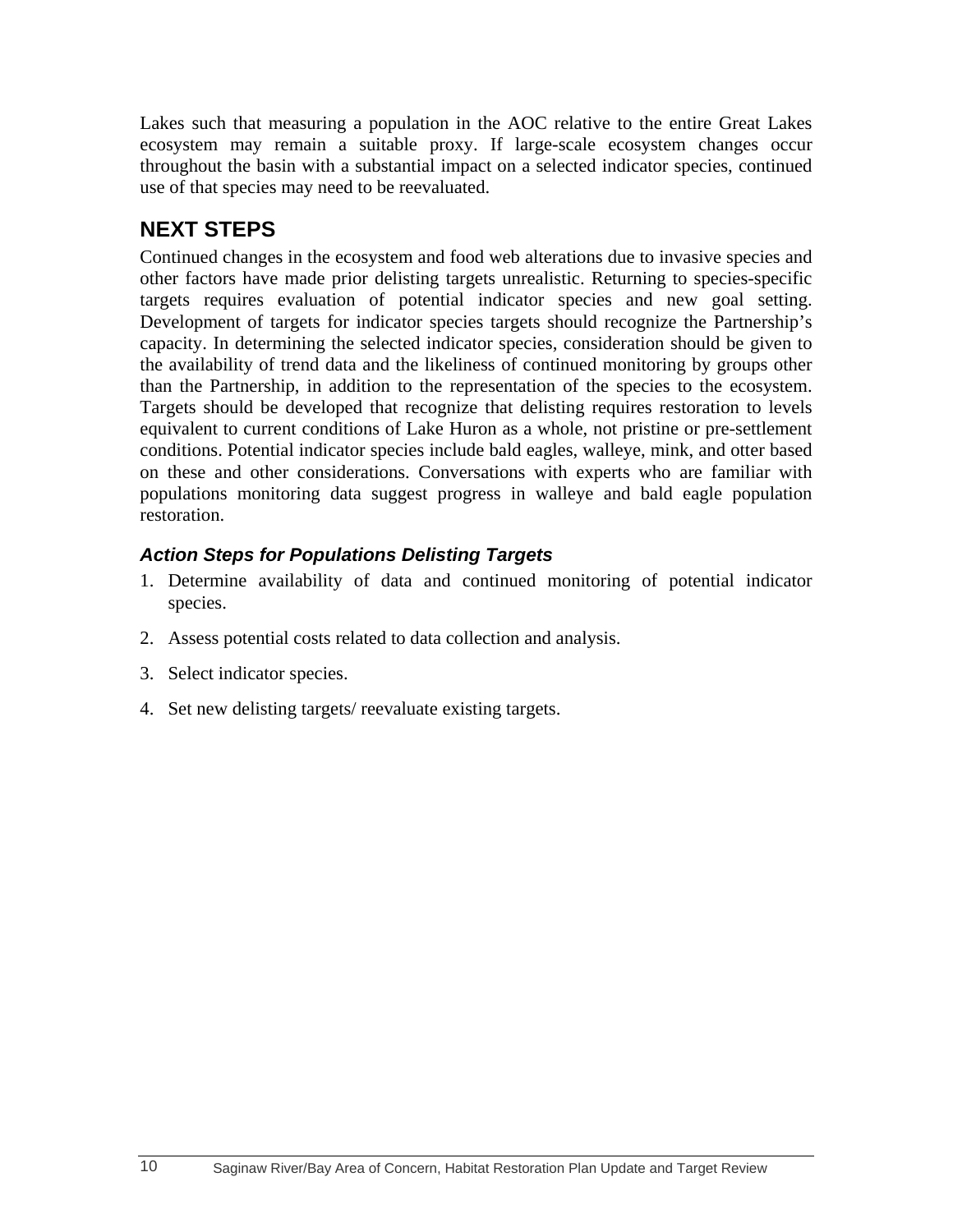# **Coarse-Level Assessment of Remaining BUIs**

On behalf of the Partnership, PSC conducted a coarse-level assessment of the remaining BUIs to help identify and develop the information necessary to prioritize next steps. Two of the 12 original BUIs have been officially delisted: Tainting of Fish and Wildlife Flavor and Restrictions on Drinking Water Consumption/Taste Odor. With sufficient funding, it is possible that five of the remaining ten BUIs could be positioned for delisting in the next three years. The remaining five BUIs will require longer term assessment and remediation activities of at least five years. Exhibit 2 summarizes this assessment.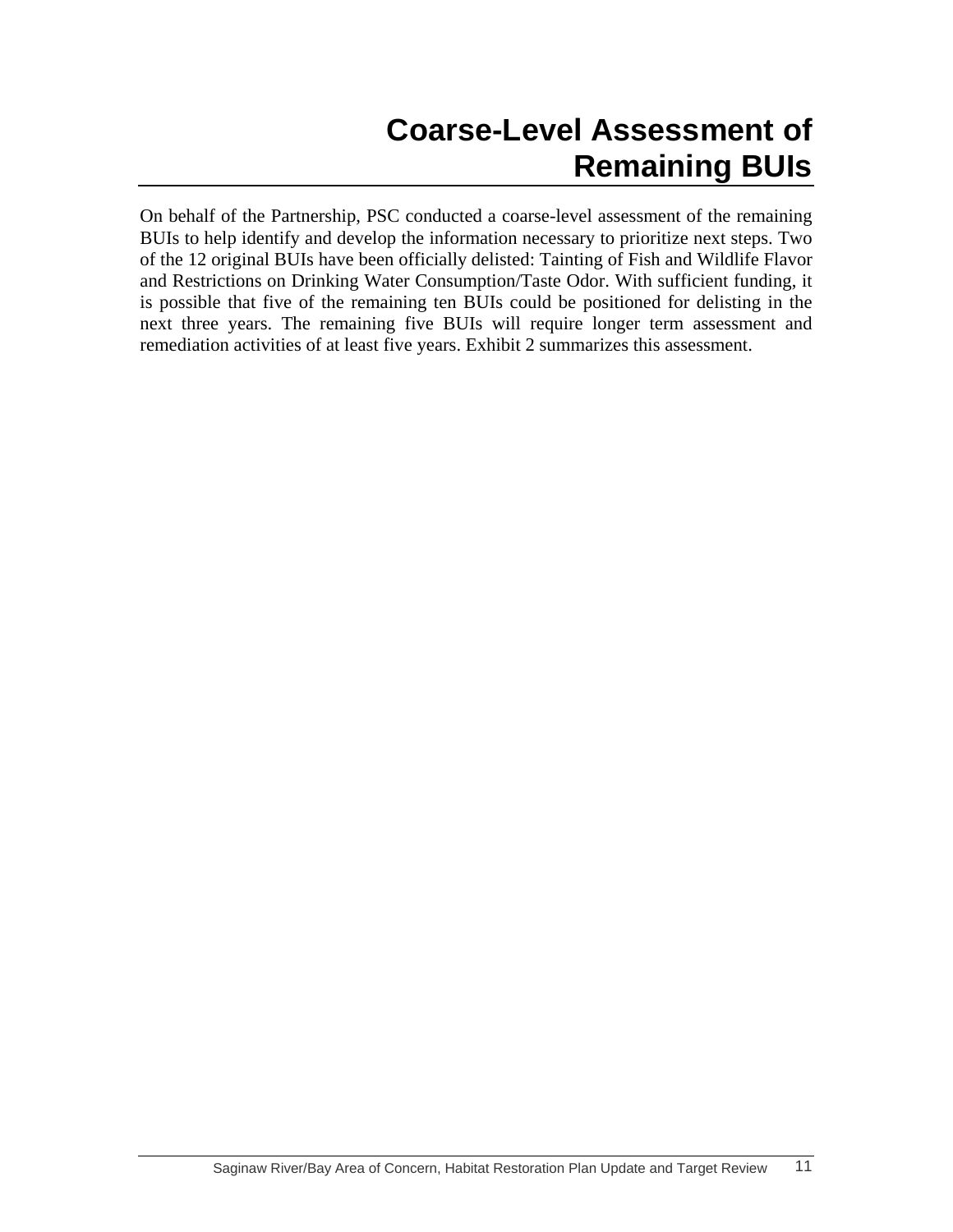#### **EXHIBIT 2**  Status of Beneficial Use Impairments (BUIs), October 2010

| <b>Beneficial Use</b><br><b>Impairment</b><br>(BUI)                         | <b>Assessment</b><br>in progress<br>(YN) | Phase*                                                                                     | <b>Actions</b><br>under way                                                                                                                                | <b>Timeline</b>  | <b>Status</b>                                                                                                                                                                                                                                                                                                                                                                                   |
|-----------------------------------------------------------------------------|------------------------------------------|--------------------------------------------------------------------------------------------|------------------------------------------------------------------------------------------------------------------------------------------------------------|------------------|-------------------------------------------------------------------------------------------------------------------------------------------------------------------------------------------------------------------------------------------------------------------------------------------------------------------------------------------------------------------------------------------------|
| Restrictions on drinking<br>water consumption or<br>taste and odor problems | <b>BUI Delisted</b>                      |                                                                                            | <b>None</b>                                                                                                                                                |                  | BUI removed 6/2008.                                                                                                                                                                                                                                                                                                                                                                             |
| Tainting of Fish and<br><b>Wildlife Flavor</b>                              | <b>BUI Delisted</b>                      |                                                                                            | <b>None</b>                                                                                                                                                |                  | BUI removed 9/2008.                                                                                                                                                                                                                                                                                                                                                                             |
| Loss of Fish and Wildlife<br>Habitat                                        | Yes                                      | Documentation/<br>Assessment                                                               | Protect 60% of the coastal<br>wetlands below the 585-<br>foot contour.                                                                                     | $1 - 2$<br>years | Proposal development under way for Ducks<br>Unlimited to update the CARL database with recent<br>land acquisitions and easements to determine<br>whether 60% of wetlands below the 585-foot contour<br>are now protected.                                                                                                                                                                       |
|                                                                             |                                          |                                                                                            |                                                                                                                                                            |                  | Prioritization of the remaining 40 percent of wetlands<br>for future acquisition and protection has been<br>completed.                                                                                                                                                                                                                                                                          |
| Degradation of<br>Aesthetics                                                | <b>No</b>                                | Monitoring                                                                                 | Analyze existing data and<br>conduct assessment of<br>current BUI status.                                                                                  | $1-3$ years      | MDNRE prepared Great Lakes Restoration Initiative<br>proposal for a statewide assessment.                                                                                                                                                                                                                                                                                                       |
| <b>Bird and Animal</b><br>Deformities or<br><b>Reproductive Problems</b>    | Yes                                      | Documentation/<br>Assessment                                                               | Analyze existing data                                                                                                                                      | $1-3$ years      | An MDNRE statewide assessment of this BUI will<br>determine any monitoring and restoration needs.                                                                                                                                                                                                                                                                                               |
| Eutrophication or<br>Undesirable Algae                                      | Yes                                      | Monitoring/<br>Assessment                                                                  | Control sources including<br>implementing site-specific<br>projects, monitor, and<br>assess related restoration<br>activities related to this BUI.         | $1-3$ years      | Specific remedial actions have been identified by<br>state and local stakeholders in state and federally<br>approved sub-watershed management plans and<br>other relevant documents. Review of these plans will<br>be needed to determine which actions specifically<br>address contamination contributing to this BUI.                                                                         |
| <b>Beach Closings</b>                                                       | Yes                                      | Planning/<br>Design,<br>Remedial<br>Action,<br>Monitoring,<br>Documentation/<br>Assessment | Control sources including<br>implementing site-specific<br>projects in the Saginaw Bay<br>watershed, and monitor E.<br>coli levels related to this<br>BUI. | $2-3$ years      | Specific remedial actions have been identified by<br>state and local stakeholders in state and federally<br>approved sub-watershed management plans and<br>other relevant documents. Review of these plans will<br>be needed to determine which actions specifically<br>address contamination contributing to the Beach<br>Closing BUI. MDNRE proposing a statewide<br>assessment for this BUI. |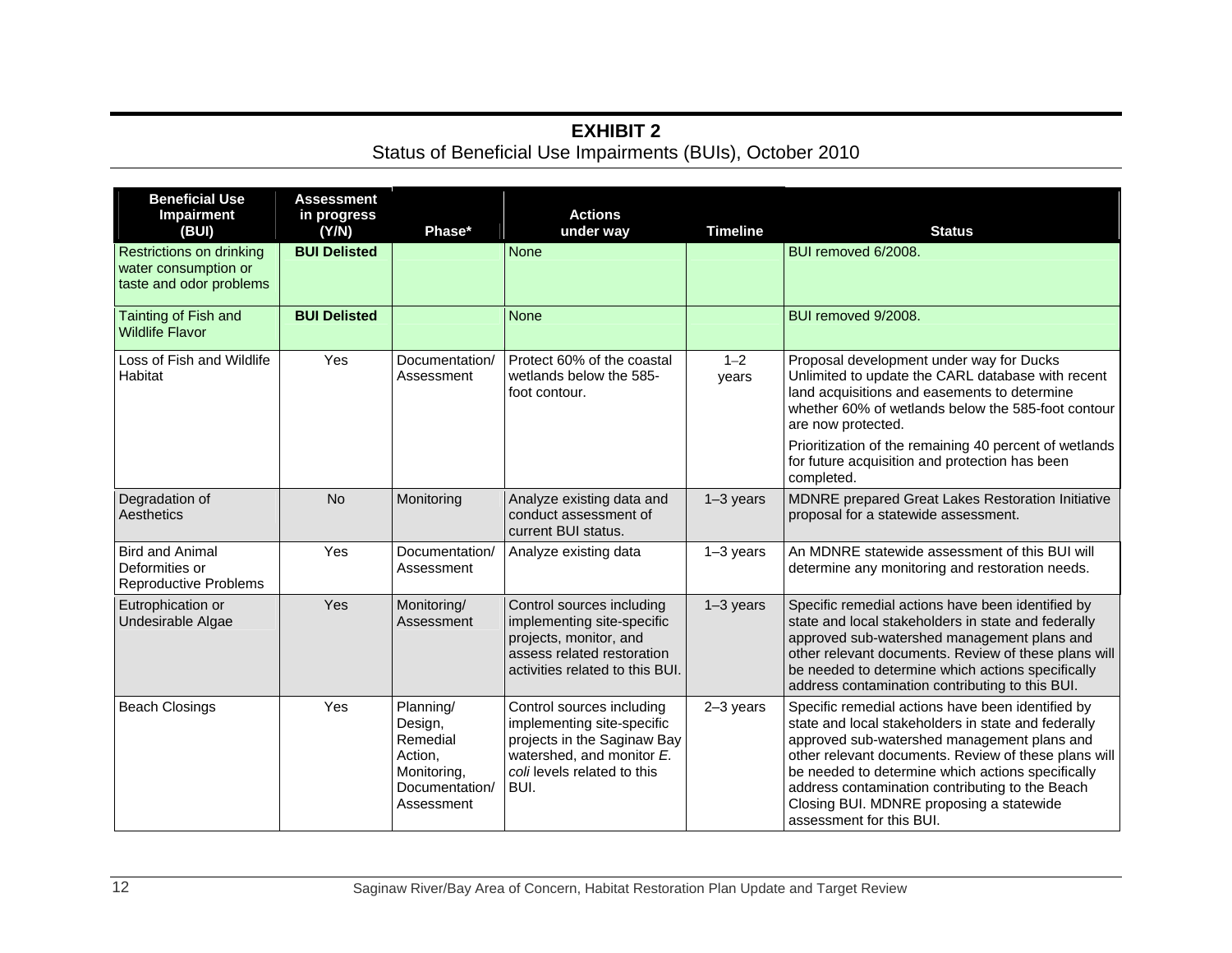| <b>Beneficial Use</b><br>Impairment                       | <b>Assessment</b><br>in progress |                                             | <b>Actions</b>                                                                                                                              |                 |                                                                                                                                                                                                                                                                                                                                                                                                                                                                                                                                                              |
|-----------------------------------------------------------|----------------------------------|---------------------------------------------|---------------------------------------------------------------------------------------------------------------------------------------------|-----------------|--------------------------------------------------------------------------------------------------------------------------------------------------------------------------------------------------------------------------------------------------------------------------------------------------------------------------------------------------------------------------------------------------------------------------------------------------------------------------------------------------------------------------------------------------------------|
| (BUI)                                                     | (Y/N)                            | Phase*                                      | under way                                                                                                                                   | <b>Timeline</b> | <b>Status</b>                                                                                                                                                                                                                                                                                                                                                                                                                                                                                                                                                |
| <b>Additional Beach</b><br><b>Closings BUI Activities</b> | Yes                              | Monitoring,<br>Documentation/<br>Assessment | Saginaw Bay Sanitary<br><b>Survey Projects</b>                                                                                              | $2-3$ years     | The USEPA is currently providing funding for beach<br>sanitary surveys at 5 beaches: Singing Bridge<br>Beach in Arenac county (impacted by the Whitney<br>drain); Whites Beach in Arenac County (impacted by<br>a series of canals); Bay City Recreation Area in Bay<br>County (impacted by multiple factors including the<br>Kawkawlin and Saginaw River and possibly the<br>Tobico Marsh); Caseville Beach in Huron County<br>(impacted by the Pigeon River); and Port Crescent<br>State Park beaches in Huron County (impacted by<br>the Pinnebog River). |
| <b>Additional Beach</b><br><b>Closings BUI Activities</b> | Yes                              | Remedial<br>Action,<br>Monitoring           | <b>Bay County Sanitary</b><br><b>Survey Project</b>                                                                                         | $2-3$ years     | The MDNRE and Bay County Health Dept. will<br>conduct sanitary surveys and monitor 5 high-priority<br>beaches located on Saginaw Bay. This project will<br>expand the frequency and duration of beach<br>monitoring efforts, and increase the number of<br>beaches regularly monitored with beach sanitary<br>surveys to reduce bacterial contamination.                                                                                                                                                                                                     |
| <b>Additional Beach</b><br><b>Closings BUI Activities</b> | Yes                              | Remedial<br>Action,<br>Monitoring           | Control sources and<br>monitor E. coli levels<br>related to this BUI.<br><b>Restoring Three Arenac</b><br>County Beaches.                   | $2-3$ years     | The MDNRE and the Central Michigan Health Dept.<br>will monitor 3 high-priority beaches located on<br>Saginaw Bay. This project will expand the frequency<br>and duration of beach monitoring efforts, and<br>increase the number of beaches regularly monitored<br>with beach sanitary surveys to reduce bacterial<br>contamination.                                                                                                                                                                                                                        |
| <b>Additional Beach</b><br><b>Closings BUI Activities</b> | Yes                              | Remedial<br>Action,<br>Monitoring           | Saginaw AOC Regional<br>Septic Remediation/Source<br>Elimination                                                                            | $2-3$ years     | This is a regional project on behalf of 4 Saginaw Bay<br>coastal communities and their health departments to<br>identify and eliminate illicit discharges from on-site<br>septic systems that have a direct hydrological<br>discharge connection to surface waters of the<br>Saginaw Bay.                                                                                                                                                                                                                                                                    |
| <b>Additional Beach</b><br><b>Closings BUI Activities</b> | Yes                              | Remedial<br>Action,<br>Monitoring           | Control sources and<br>monitor E. coli levels<br>related to this BUI-<br>Saginaw Bay/River AOC<br><b>Beach Forecast Modeling</b><br>Project | $2-3$ years     | Project currently being funded by the USEPA's<br>Great Lakes National Program Office.                                                                                                                                                                                                                                                                                                                                                                                                                                                                        |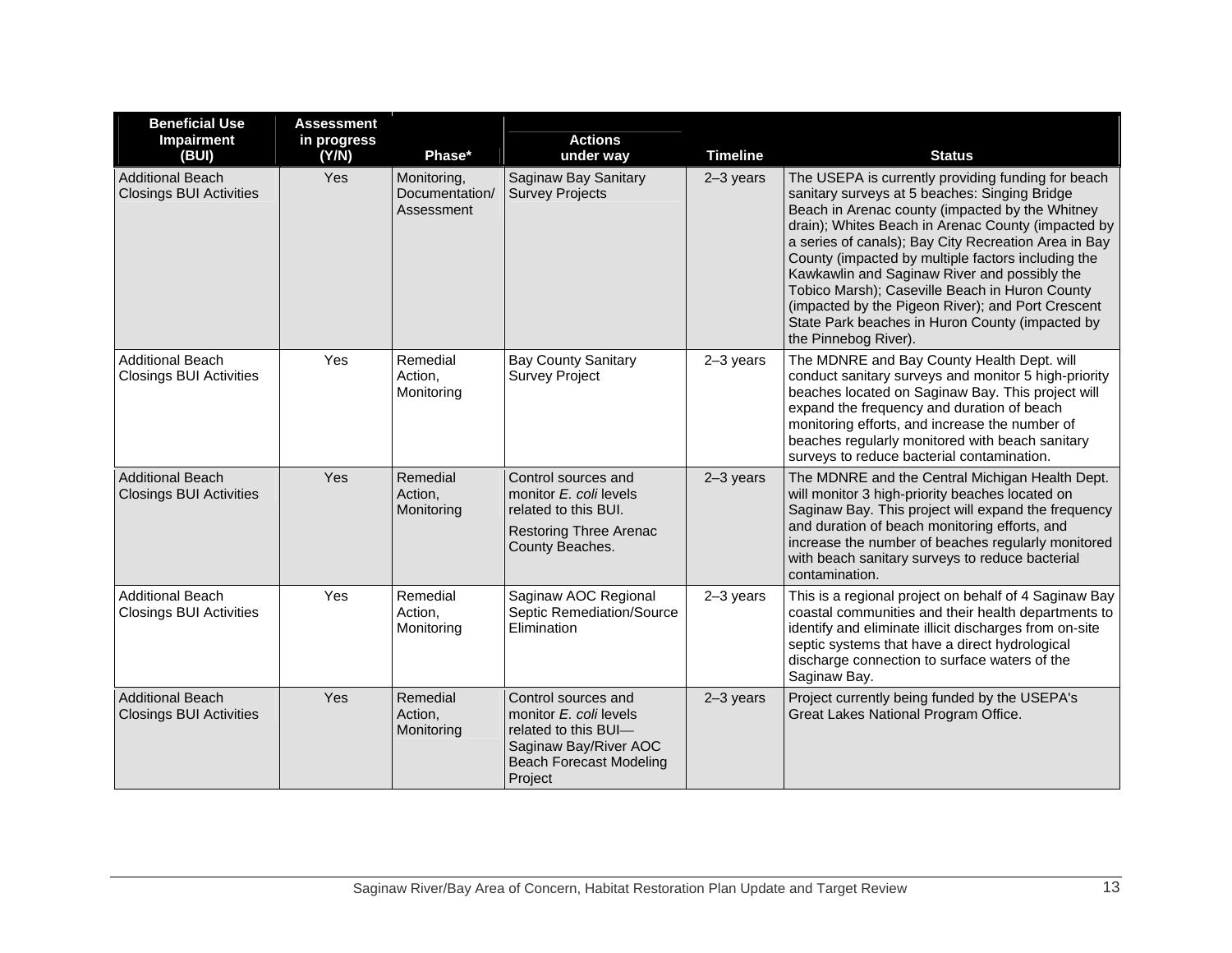| <b>Beneficial Use</b><br><b>Impairment</b><br>(BUI)           | <b>Assessment</b><br>in progress<br>(Y/N) | Phase*                       | <b>Actions</b><br>under way                                                                                                                                                                         | <b>Timeline</b> | <b>Status</b>                                                                                                                                                                                                                                                                                                                                           |
|---------------------------------------------------------------|-------------------------------------------|------------------------------|-----------------------------------------------------------------------------------------------------------------------------------------------------------------------------------------------------|-----------------|---------------------------------------------------------------------------------------------------------------------------------------------------------------------------------------------------------------------------------------------------------------------------------------------------------------------------------------------------------|
| Restrictions on Dredging<br>Activities                        | No                                        | Planning/Design              | Remediate contaminated<br>sediment in the navigation<br>channel-routine Corps of<br>Engineers maintenance<br>dredging and known site-<br>specific contaminated<br>sediment remediation<br>required. | 5+ years        | MDNRE proposing a statewide assessment. Source<br>identification and project scoping of contaminated<br>sites is required. Per Corps fact sheet dated 2/10,<br>the mouth of Saginaw River requires annual<br>dredging and the upper Saginaw River requires<br>dredging every 2-3 years. Recovery Act funds will<br>be used to dredge the river in 2010. |
| Degradation of<br>Phytoplankton or<br>Zooplankton Populations | <b>No</b>                                 | Planning/<br>Design          | See Eutrophication or<br>Undesirable Algae BUI.                                                                                                                                                     | 5+ years        | Actions needed to remove the Eutrophication are<br>expected to contribute toward removing this BUI.                                                                                                                                                                                                                                                     |
| Restrictions on Fish and<br><b>Wildlife Consumption</b>       | <b>No</b>                                 | Monitoring                   | Monitor fish contaminants.                                                                                                                                                                          | 5+ years        | State to take lead.                                                                                                                                                                                                                                                                                                                                     |
| Degradation of Benthos                                        | <b>No</b>                                 | Planning/Design              | Remediate known<br>contaminated sediment<br>sites in the Saginaw River<br>and Bay.**                                                                                                                | 5+ years        | Source identification and site-specific project<br>scoping is required.                                                                                                                                                                                                                                                                                 |
| Degradation of Fish and<br><b>Wildlife Populations</b>        | <b>No</b>                                 | Documentation/<br>Assessment | Reassessment of fish and<br>wildlife proxies for delisting.                                                                                                                                         | 5+ years        | The Partnership has agreed to decouple the<br>population BUI from the Habitat BUI and revert to<br>two previous population targets: Walleye growth<br>rates and bald eagle reproductive success. River<br>otter and others will also be considered.                                                                                                     |

\* Phases are Planning/Design, Remedial Action, Monitoring, Documentation/ Assessment.

\*\* This action has not yet been initiated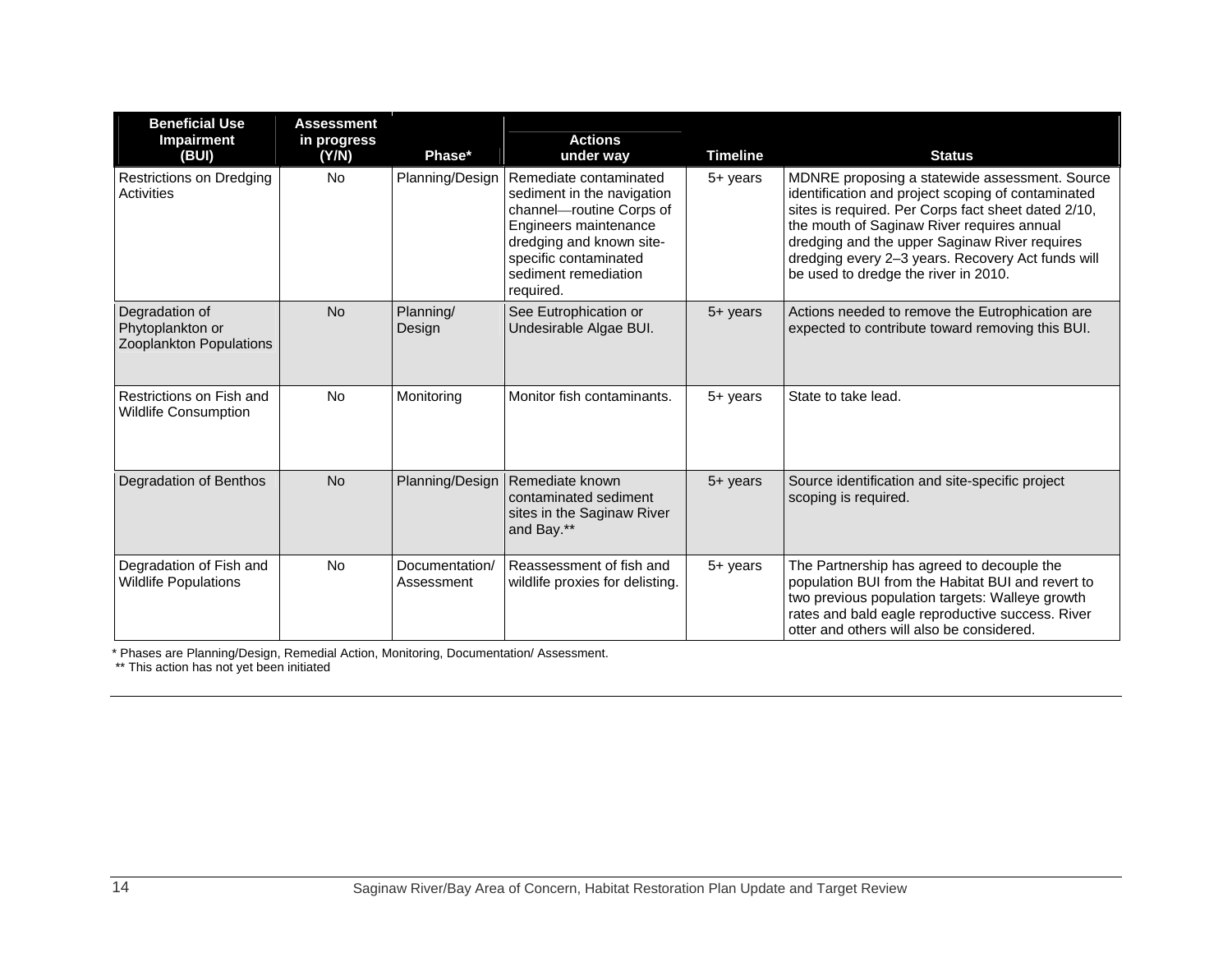# **Summary and Recommendations**

Substantial progress has been made in identifying delisting targets and in taking steps to achieve those goals. Specifically, significant progress has been made in terms of the habitat and populations BUIs. Additional efforts are underway to advance delisting of other BUIs. Of total eligible wetlands 57 percent can be documented as preserved; the actual number of eligible preserved wetlands is likely higher, perhaps reaching the delisting target of 60 percent.

A return to species-specific indicators regarding the Fish and Wildlife Populations BUI is prudent based on recent activity in the watershed. Cursory research suggests that walleye and bald eagle populations are make progress towards prior delisting targets. Additionally, once habitat restoration goals and populations targets are met, a significant case can be made to apply for delisting the BUI.

#### **RECOMMENDATIONS**

PSC recommends that the Partnership:

- Seek funding to update the CARL database and calculate updated estimates of preserved wetlands below the 585-foot contour to determine whether the delisting target for protected wetlands has been met
- Determine the reporting criteria that will be required by the U.S. Environmental Protection Agency (USEPA) to achieve delisting once habitat targets have been reached (i.e., what the USEPA will require, how thorough the Partnership will have to be in its petition to delist)
- Develop a comprehensive proposal for GLRI funding that encompasses multiple BUIs and related restoration remediation and monitoring activities